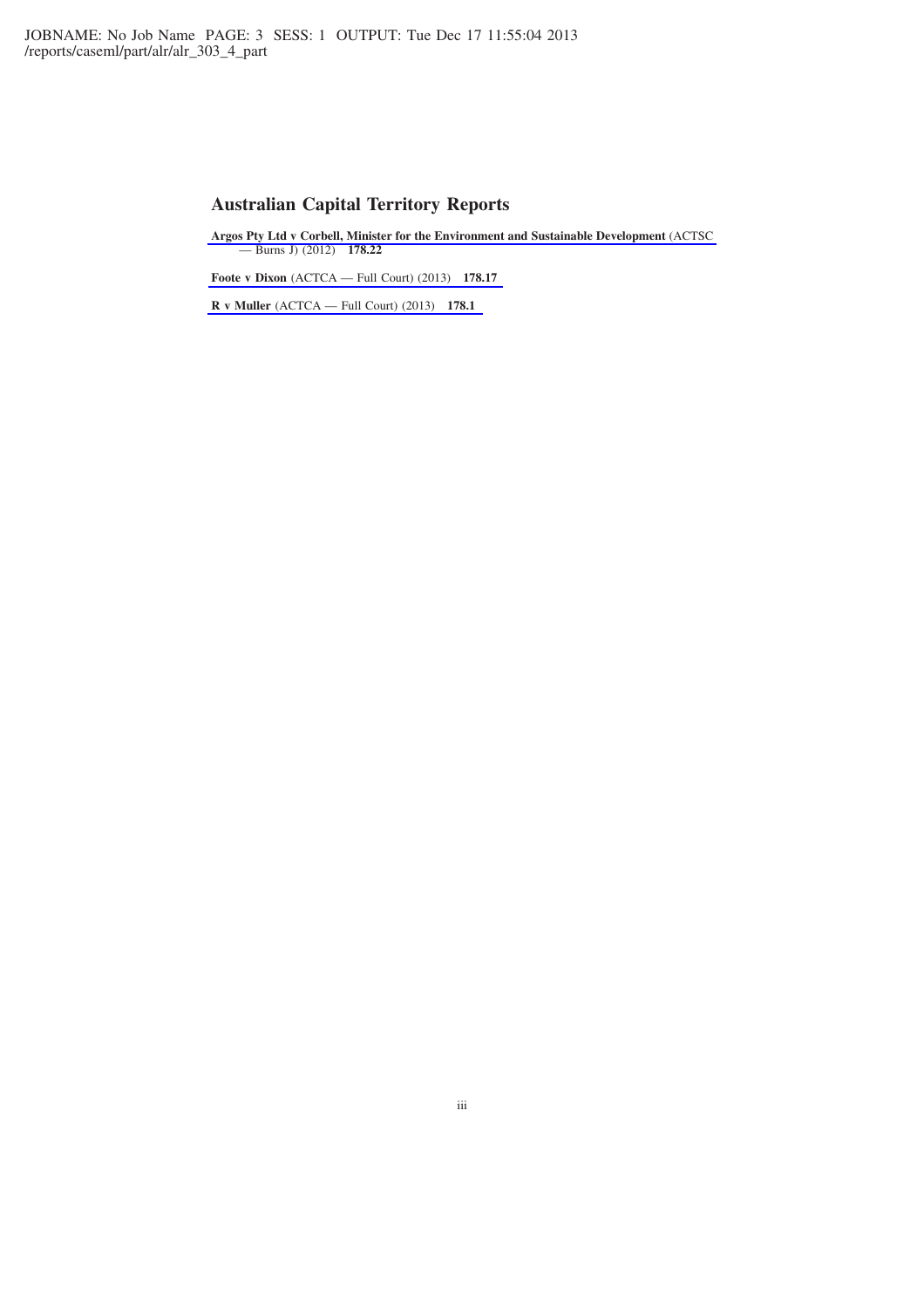### **CASES JUDICIALLY CONSIDERED IN THIS PART**

Alcan (NT) Alumina Pty Ltd v Commissioner of Territory Revenue (2009) 239 CLR 27; 260 ALR 1; [2009] HCA 41, considered 303.644

Assistant Commissioner Condon v Pompano Pty Ltd (2013) 295 ALR 638; 87 ALJR 458; [2013] HCA 7, considered 303.644

Austral Pacific Group Ltd (in liq) v Airservices Australia (2000) 203 CLR 136; 173 ALR 619; [2000] HCA 39, applied 303.583

Australian Foreman Stevedors Association v Crone (1989) 20 FCR 377; 98 ALR 276; 17 ALD 165, applied 178.22\*

Baker v R (2004) 223 CLR 513; 210 ALR 1; [2004] HCA 45, considered 303.644

Batistatos v Roads and Traffic Authority of New South Wales (2006) 226 CLR 256; 227 ALR 425; 45 MVR 288; [2006] HCA 27, considered 303.644

Bell v Police [2010] SASC 188, applied 166.12\*\*

Belna Pty Ltd v Irwin [2009] NSWCA 46, applied 303.583

Bolton, Re; Ex parte Beane (1987) 162 CLR 514; 70 ALR 225, considered 303.644

Burch v South Australia (1998) 71 SASR 12, considered 303.644

Catlow v Accident Compensation Commission (1989) 167 CLR 543; 87 ALR 663, considered 303.644

Chief Executive Officer of Customs v Labrador Liquor Wholesale Pty Ltd (2003) 216 CLR 161; 201 ALR 1; [2003] HCA 49, considered 166.12\*\*

CIC Insurance Ltd v Bankstown Football Club Ltd (1997) 187 CLR 384; 141 ALR 618, considered 303.644

CSL Australia Pty Ltd v Formosa (2009) 261 ALR 441; [2009] NSWCA 363, applied 303.583

Dickfoss v Director of Public Prosecutions (2012) 31 NTLR 16; 165 NTR 12; [2012] NTCA 1, applied 166.12\*\*; considered 303.644

Director of Public Prosecutions v George (2008) 102 SASR 246; 251 ALR 658; [2008] SASC 330, applied 166.12\*\*; considered 303.644

Doubleday v Kelly [2005] NSWCA 151, applied 303.583

Elias v R; Issa v R (2013) 298 ALR 637; 87 ALJR 895; [2013] HCA 31, considered 303.644 Emmerson v Director of Public Prosecutions (2013) 33 NTLR 1; [2013] NTCA 4, considered 303.644

Fardon v Attorney-General (Qld) (2004) 223 CLR 575; 210 ALR 50; [2004] HCA 46, considered 166.12\*\*, 303.644

Fingleton v Christian Ivanoff Pty Ltd (1976) 14 SASR 530, distinguished 166.1\*\*

Forbes (Collector of Customs, NSW) v Tranders Finance Corportion Ltd (1971) 126 CLR 429; [1972] ALR 653, considered 303.644

Gypsy Jokers Motorcycle Club Inc v Commissioner of Police (2008) 234 CLR 532; 242 ALR 191; [2008] HCA 4, considered 303.644

HA Bachrach Pty Ltd v Queensland (1998) 195 CLR 547; 156 ALR 563; [1998] HCA 45, considered 303.644

Hallett v Cottam [2007] WASC 147, distinguished 303.621; overruled 303.621

Harris v Cooke (1918) 88 LJKB 253, considered 303.644

Hoare v R (1989) 167 CLR 348; 86 ALR 361, considered 303.644

- Insight Vacations Pty Ltd v Young (2011) 243 CLR 149; 276 ALR 497; [2011] HCA 16, applied 303.583
- International Finance Trust Co Ltd v New South Wales Crime Commission (2009) 240 CLR 319; 261 ALR 220; [2009] HCA 49, considered 166.12\*\*, 303.644
- Jacob v Utah Construction and Engineering Pty Ltd (1966) 116 CLR 200; [1967] ALR 255, considered 303.644

Kable v Director of Public Prosecutions (NSW) (1996) 189 CLR 51; 138 ALR 577, considered 166.12\*\*; discussed 303.644

*(Continues on p vi of cover)*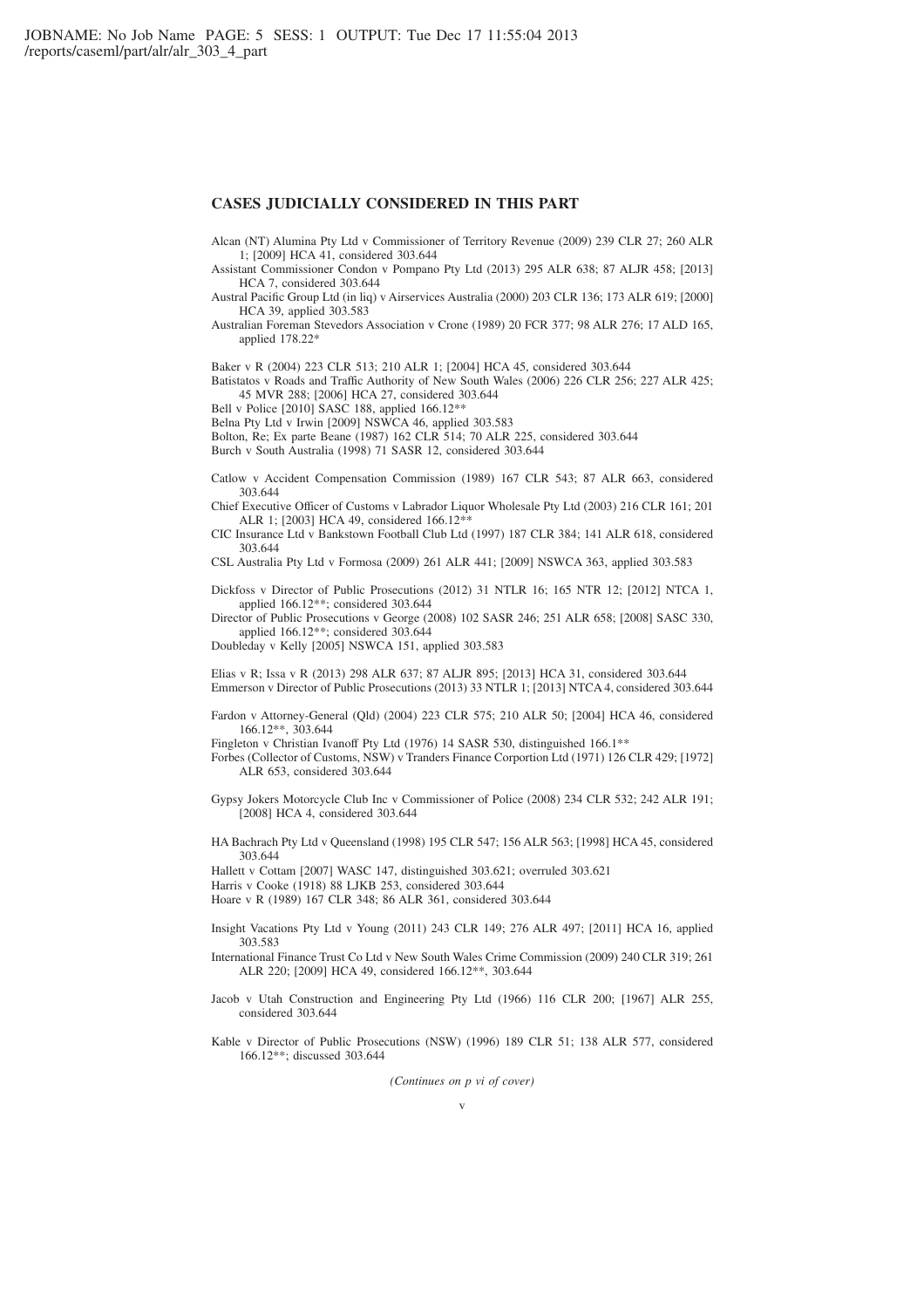#### **CASES JUDICIALLY CONSIDERED IN THIS PART** *— continued*

K-Generation Pty Ltd v Liquor Licensing Court (2009) 237 CLR 501; 252 ALR 471; [2009] HCA 4, considered 303.644

Kirk v Industrial Court (NSW) (2010) 239 CLR 531; 262 ALR 569; 113 ALD 1; [2010] HCA 1, considered 303.644

Leach v R (2007) 230 CLR 1; 232 ALR 325; [2007] HCA 3, considered 303.644 Lloyd v Snooks (1999) 9 Tas R 41; [1999] TASSC 117, considered 303.644

McNicholl v Tothill (1988) 47 SASR 134; 6 MVR 449, considered 303.644 Murphy v Farmer (1988) 165 CLR 19; 79 ALR 1, considered 303.644 Mutual Life & Citizens' Assurance Co Ltd v Evatt (1968) 122 CLR 556; [1969] ALR 3, considered 303.644

Nicholas v R (1998) 193 CLR 173; 151 ALR 312; [1998] HCA 9, considered 303.644

Owen v South Australia (1996) 66 SASR 251, considered 303.644

Palling v Corfield (1970) 123 CLR 52; [1971] ALR 275, applied 303.644 Police v Cadd (1997) 69 SASR 150; 26 MVR 380, considered 303.644 —v S [1997] SASC 6227, considered 303.644 Public Service Association of SA Inc v Industrial Court (SA) (2011) 109 SASR 223; [2011] SASCFC 14, considered 303.644

R v Smithers; Ex parte McMillan (1982) 152 CLR 477; 44 ALR 53, applied 166.12\*\* —v Cavit; Ex parte Rosenfield (1985) 33 NTR 29, distinguished  $166.1^*$ —v Ironside (2009) 104 SASR 54; 256 ALR 533; [2009] SASC 151, considered 303.644 —v Place (2002) 81 SASR 395; 189 ALR 431; [2002] SASC 101, considered 303.644

Reid v Howard (1995) 184 CLR 1; 131 ALR 609; [1995] HCA 40, considered 303.621

S (an infant) v Recorder of Manchester [1971] AC 481; [1969] 3 All ER 1230, considered 303.644 SAEED v Minister for Immigration and Citizenship (2010) 241 CLR 252; 267 ALR 204; 115 ALD 493; [2010] HCA 23, considered 303.644

Secretary, Department of Health and Community Services v JWB (1992) 175 CLR 218; 106 ALR 385; 15 Fam LR 392; [1992] HCA 15, considered 303.621

SH v R (2012) 83 NSWLR 258; [2012] NSWCCA 79, applied 178.1\*

South Australia v Totani (2010) 242 CLR 1; 271 ALR 662; [2010] HCA 39, applied 166.12\*\*; discussed 303.644

Wainohu v New South Wales (2011) 243 CLR 181; 278 ALR 1; [2011] HCA 24, considered 303.644 Waugh v Kippen (1986) 160 CLR 156; 64 ALR 195, considered 303.644

Western Export Services Inc v Jireh International Pty Ltd (2011) 282 ALR 604; 86 ALJR 1; [2011] HCA 45, considered 303.644

Whan v McConaghy (1984) 153 CLR 631; 52 ALR 449; [1984] HCA 22, considered 303.621 Wynbyne v Marshall (1997) 7 NTLR 97; 117 NTR 11, considered 303.644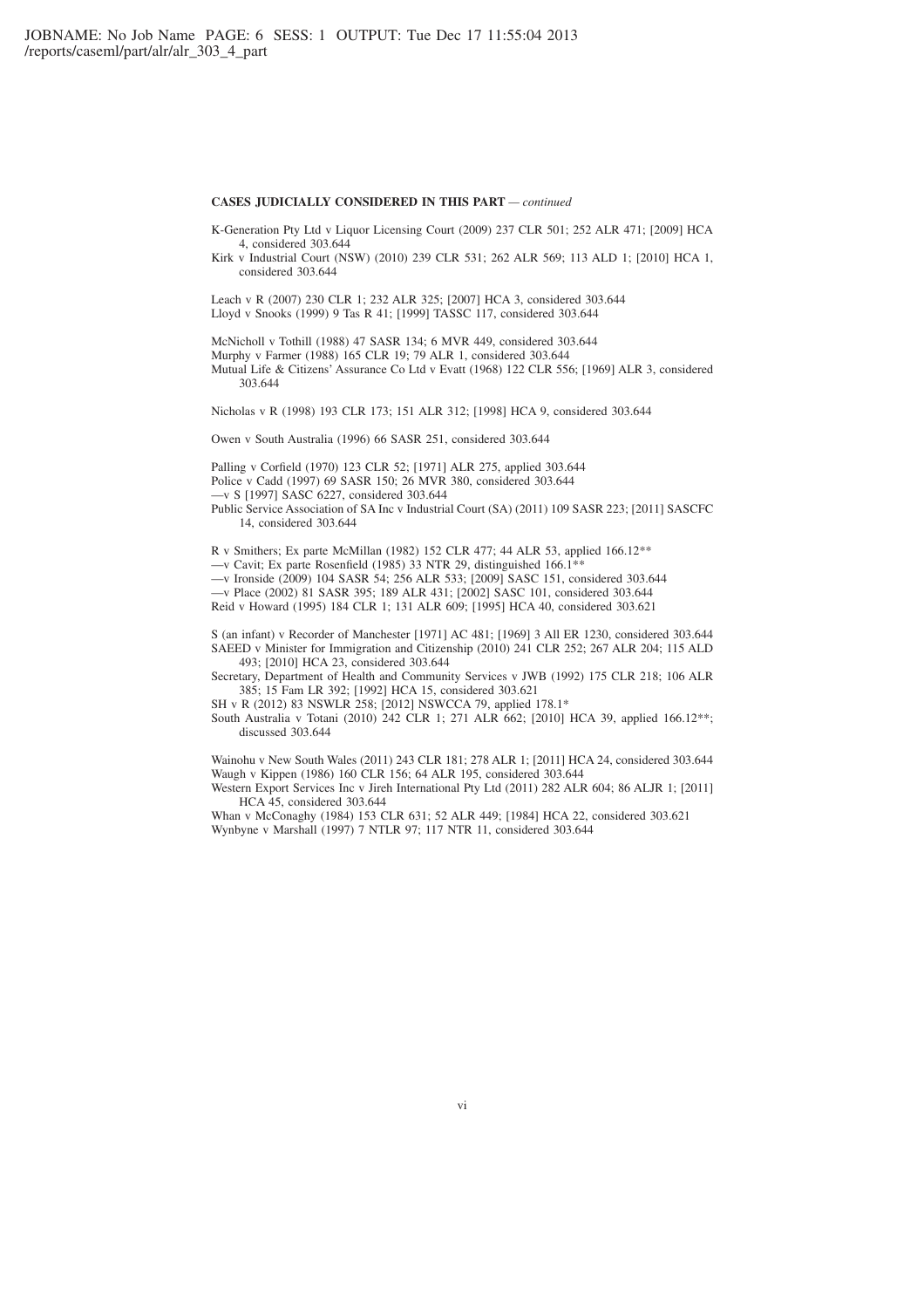# **STATUTES, RULES ETC CITED IN THIS PART**

### **COMMONWEALTH CONSTITUTION**

Commonwealth Constitution s 76 . . . . . . . . . . . . . . . **303.583**

### **COMMONWEALTH**

| Australian Capital Territory (Planning and      |           |  |  |  |  |  |  |  |  |  |  |
|-------------------------------------------------|-----------|--|--|--|--|--|--|--|--|--|--|
| Land Management) Act 1988                       |           |  |  |  |  |  |  |  |  |  |  |
| s 6<br>.                                        | $178.22*$ |  |  |  |  |  |  |  |  |  |  |
| s 9<br>.                                        | 178.22*   |  |  |  |  |  |  |  |  |  |  |
| s 10<br>.                                       | $178.22*$ |  |  |  |  |  |  |  |  |  |  |
| s 11<br>.                                       | $178.22*$ |  |  |  |  |  |  |  |  |  |  |
| s <sub>25</sub><br>.                            | 178.22*   |  |  |  |  |  |  |  |  |  |  |
| $\frac{26}{5}$<br>and a straight and a straight | $178.22*$ |  |  |  |  |  |  |  |  |  |  |
| Judiciary Act 1903                              |           |  |  |  |  |  |  |  |  |  |  |
| s 39<br>.<br>and a state                        | 303.583   |  |  |  |  |  |  |  |  |  |  |
| s 79<br>.                                       | 303.583   |  |  |  |  |  |  |  |  |  |  |
| s 80<br>.                                       | 303.583   |  |  |  |  |  |  |  |  |  |  |
| Trade Practices Act 1974                        |           |  |  |  |  |  |  |  |  |  |  |
| s 68<br>and a straight and a straight           | 303.583   |  |  |  |  |  |  |  |  |  |  |
| s 68B<br>.                                      | 303.583   |  |  |  |  |  |  |  |  |  |  |
| s 74<br>.                                       | 303.583   |  |  |  |  |  |  |  |  |  |  |

#### **AUSTRALIAN CAPITAL TERRITORY**

|                   |  |                                   |  |  |  |          |  |  |  |  |  |  |   |  |  | Administrative Decisions (Judicial Review) |
|-------------------|--|-----------------------------------|--|--|--|----------|--|--|--|--|--|--|---|--|--|--------------------------------------------|
|                   |  |                                   |  |  |  | Act 1989 |  |  |  |  |  |  |   |  |  |                                            |
|                   |  | s 3B                              |  |  |  |          |  |  |  |  |  |  |   |  |  | 178.22*                                    |
|                   |  | s 5                               |  |  |  |          |  |  |  |  |  |  |   |  |  | 178.22*                                    |
|                   |  | s 6                               |  |  |  |          |  |  |  |  |  |  |   |  |  | 178.22*                                    |
| Evidence Act 2011 |  |                                   |  |  |  |          |  |  |  |  |  |  |   |  |  |                                            |
|                   |  | s 13                              |  |  |  |          |  |  |  |  |  |  | . |  |  | $178.1*$                                   |
|                   |  | s 21                              |  |  |  |          |  |  |  |  |  |  |   |  |  | $178.1*$                                   |
|                   |  | s 137                             |  |  |  |          |  |  |  |  |  |  |   |  |  | 178.1*                                     |
|                   |  | s 165                             |  |  |  |          |  |  |  |  |  |  |   |  |  | . 178.1*                                   |
|                   |  | s 165A                            |  |  |  |          |  |  |  |  |  |  |   |  |  | $178.1*$                                   |
|                   |  | Planning and Development Act 2007 |  |  |  |          |  |  |  |  |  |  |   |  |  |                                            |
|                   |  | s 28                              |  |  |  |          |  |  |  |  |  |  | . |  |  | 178.22*                                    |
|                   |  | s 29                              |  |  |  |          |  |  |  |  |  |  | . |  |  | 178.22*                                    |
|                   |  | s 30                              |  |  |  |          |  |  |  |  |  |  | . |  |  | 178.22*                                    |
|                   |  | s 48                              |  |  |  |          |  |  |  |  |  |  | . |  |  | 178.22*                                    |
|                   |  | $\frac{1}{2}$ 50                  |  |  |  |          |  |  |  |  |  |  | . |  |  | 178.22*                                    |
|                   |  | s 51                              |  |  |  |          |  |  |  |  |  |  | . |  |  | 178.22*                                    |
|                   |  | s <sub>53</sub>                   |  |  |  |          |  |  |  |  |  |  | . |  |  | 178.22*                                    |
|                   |  | s 54                              |  |  |  |          |  |  |  |  |  |  | . |  |  | 178.22*                                    |

| s 119   |  |  |  |  |  |  |  | . 178.22* |
|---------|--|--|--|--|--|--|--|-----------|
| s 120   |  |  |  |  |  |  |  | . 178.22* |
| s 121   |  |  |  |  |  |  |  | . 178.22* |
| s 139   |  |  |  |  |  |  |  | . 178.22* |
| $s$ 152 |  |  |  |  |  |  |  | . 178.22* |
| s 153   |  |  |  |  |  |  |  | . 178.22* |
| $s$ 155 |  |  |  |  |  |  |  | . 178.22* |
| s 160   |  |  |  |  |  |  |  | . 178.22* |
| s 162   |  |  |  |  |  |  |  | . 178.22* |
|         |  |  |  |  |  |  |  |           |

## **NORTHERN TERRITORY**

| <b>ORTHERN TERRITORY</b> |                                       |  |  |  |  |  |  |  |  |
|--------------------------|---------------------------------------|--|--|--|--|--|--|--|--|
|                          | Criminal Property Forfeiture Act 2002 |  |  |  |  |  |  |  |  |
|                          | s 10 166.12**                         |  |  |  |  |  |  |  |  |
|                          | s 52 166.12**                         |  |  |  |  |  |  |  |  |
|                          | s 94 166.12**                         |  |  |  |  |  |  |  |  |
| Misuse of Drugs Act 1990 |                                       |  |  |  |  |  |  |  |  |
|                          | s $36A$ 166.12**                      |  |  |  |  |  |  |  |  |

### **NEW SOUTH WALES**

| Civil Liability Act 2002 |
|--------------------------|
|--------------------------|

|                                           |  | s 5                     |  |  |  |                          |                          |                          |                          |                          |        | .                        |                          |        |        |  | 303.583   |
|-------------------------------------------|--|-------------------------|--|--|--|--------------------------|--------------------------|--------------------------|--------------------------|--------------------------|--------|--------------------------|--------------------------|--------|--------|--|-----------|
|                                           |  | s 5A                    |  |  |  |                          |                          |                          |                          |                          |        |                          |                          |        |        |  | 303.583   |
|                                           |  | s 5B                    |  |  |  |                          | $\sim$                   | $\overline{\phantom{a}}$ | $\sim$                   | $\sim$                   | $\sim$ | $\sim$                   |                          |        |        |  | 303.583   |
|                                           |  | s 5C                    |  |  |  |                          | $\overline{\phantom{a}}$ | $\sim$                   | $\overline{\phantom{a}}$ | $\overline{\phantom{a}}$ | $\sim$ | $\sim$                   | $\overline{\phantom{a}}$ | $\sim$ | $\sim$ |  | 303.583   |
|                                           |  | s 5I                    |  |  |  | $\sim$                   | $\sim$                   | $\sim$                   | $\sim$                   |                          |        | and a straight and a     |                          |        |        |  | 303.583   |
|                                           |  | s 5J                    |  |  |  |                          |                          |                          |                          |                          |        | .                        |                          |        |        |  | 303.583   |
|                                           |  | s 5K                    |  |  |  |                          |                          |                          |                          |                          |        | .                        |                          |        |        |  | 303.583   |
|                                           |  | s 5L                    |  |  |  |                          |                          |                          | and a straight           |                          |        | and a straight and       |                          |        |        |  | 303.583   |
|                                           |  | s 5M                    |  |  |  | $\overline{\phantom{a}}$ | $\sim$                   | $\sim$                   | $\sim$                   | ÷.                       | $\sim$ | $\overline{\phantom{a}}$ | $\overline{\phantom{a}}$ | $\sim$ |        |  | 303.583   |
|                                           |  | $s$ 5R                  |  |  |  | $\sim$                   | $\sim$                   | $\sim$                   | $\overline{\phantom{a}}$ | - 1                      | - 1    | $\sim$                   | $\sim$                   | $\sim$ |        |  | 303.583   |
|                                           |  | s 5S                    |  |  |  |                          |                          |                          |                          |                          |        |                          |                          |        |        |  | 303.583   |
|                                           |  | s <sub>16</sub>         |  |  |  |                          |                          |                          |                          |                          |        | .                        |                          |        |        |  | 303.583   |
|                                           |  | Interpretation Act 1987 |  |  |  |                          |                          |                          |                          |                          |        |                          |                          |        |        |  |           |
|                                           |  | s 33                    |  |  |  |                          |                          |                          |                          |                          |        |                          |                          |        |        |  | . 303.583 |
| Law Reform (Miscellaneous Provisions) Act |  |                         |  |  |  |                          |                          |                          |                          |                          |        |                          |                          |        |        |  |           |
|                                           |  |                         |  |  |  |                          | 1965                     |                          |                          |                          |        |                          |                          |        |        |  |           |
|                                           |  | s 8                     |  |  |  |                          |                          |                          |                          |                          |        |                          |                          |        |        |  | 303.583   |
|                                           |  | s 9                     |  |  |  |                          |                          |                          |                          |                          |        | .                        |                          |        |        |  | 303.583   |

### **SOUTH AUSTRALIA**

| Criminal Law (Clamping, Impounding and |                                  |
|----------------------------------------|----------------------------------|
|                                        | Forfeiture of Vehicles) Act 2007 |
|                                        | s $12(1)(a)(iii)$ 303.644        |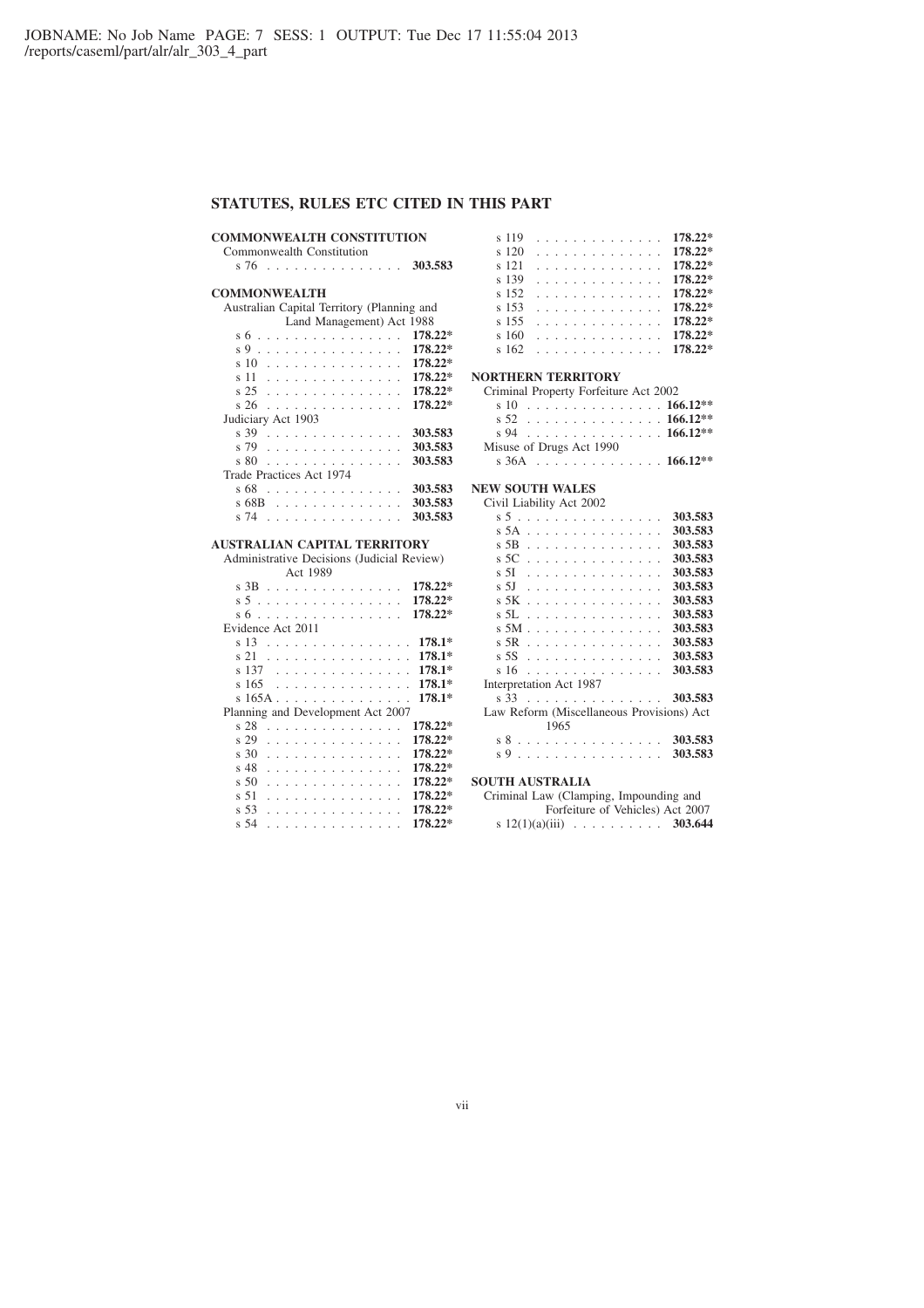### **INDEX OF CASES IN THIS PART**

### **ADMINISTRATIVE LAW**

- **Judicial review** Standing Minister approved development application to permit a commercial development — Whether plaintiffs were persons aggrieved — Whether minister had jurisdiction to approve the development application — Whether minister took into account all relevant considerations — Whether minister breached rules of natural justice: *Argos Pty Ltd v Corbell, Minister for the Environment and Sustainable Development* 178 ACTR  $22$
- **Natural justice** Bias Apprehended bias Husband of magistrate employed as Principal Legal Officer of the Central Australian Aboriginal Legal Aid Service — Prosecution sought declaration that magistrate excuse herself from any judicial matter involving individuals represented by lawyers employed by Central Australian Aboriginal Legal Aid Service on the basis of apprehended bias — Whether a fair minded lay-observer would reasonably apprehend bias on the part of the magistrate: *Attorney-General (NT) v Director of Public Prosecutions* 166 NTR 1

#### **CONSTITUTIONAL LAW**

**Judicial power** — Institutional integrity of state courts — State legislation required Supreme Court to make declaration that person nominated in application by Director of Public Prosecutions was a "drug trafficker" upon satisfaction of prescribed criteria — Consequence of declaration that all of nominated person's property was forfeited to Northern Territory — Court required to make declaration that person is a "drug trafficker" contrary to evidence — Legislation invalid: *Emmerson v Director of Public Prosecutions* 166 NTR 12

### **COURTS AND JUDICIAL SYSTEM**

- **Appeal** New trial In general and particular grounds Appeal settled by consent Consent orders lodged including orders upholding appeal and ordering new trial — Whether consent orders should be entered — Whether parties needed to show arguable appealable error — Respondent disputed arguable appealable error — Whether court should order new trial without hearing appeal — Whether court should order new trial given advice from parties that new trial would not in fact take place — Whether parties' seeking order for new trial amounted to forum-shopping or an abuse of the court's role: *Foote v Dixon* 178 ACTR 17
- **Jurisdiction** Federal jurisdiction Identification of character of jurisdiction Whether state law picked up and applied as surrogate federal law: *Motorcycling Events Group Australia Pty Ltd v Kelly* 303 ALR 583
- **Jurisdiction** Inherent jurisdiction of the court An order that a person submit to a mouth swab to provide a sample for DNA analysis to determine the issue of paternity — Court did not have the inherent jurisdiction to make the order: *Furesh (as administrator of the intestate estate of Slipcevich) v Schor* 303 ALR 621

#### **EVIDENCE**

**Competence** — Lack of capacity — Unsworn evidence — Potential witness incapable of understanding his or her obligation to give truthful evidence — Incapacity of understanding irrelevant to competence to give unsworn evidence: *R v Muller* 178 ACTR 1

#### **NEGLIGENCE**

**Recreational activities** — Dangerous recreational activities — Motorcycling riding — Tuition — Where different skill levels of motorcycle riders on track at same time — Risk warning — Oral instructions — Breach — Risk not insignificant — Injury likely to be serious — Burden of taking precautions — Alternative system of arranging riders — Causation — Contributory negligence — Appellate review of apportionment decisions — Damages for non-economic loss: *Motorcycling Events Group Australia Pty Ltd v Kelly* 303 ALR 583

#### **STATUTES**

- **Acts of Parliament** Motor vehicle forfeiture Whether legislation permitted the making of an application for forfeiture after the finalisation of the conviction proceedings for the offence in respect of which the application for forfeiture is made — Whether legislation was invalid to the extent that it relied upon the court to perform a function that was inconsistent or incompatible with its defining characteristics as a court — Whether defendant's conviction was properly to be regarded as one of the three prescribed offences: *Attorney-General (SA) v Bell* 303 ALR 644
- **Interpretation** Literal or ordinary meaning No ambiguity or lack of clarity Context Legislative history: *Motorcycling Events Group Australia Pty Ltd v Kelly* 303 ALR 583

*(Continues on p xii of cover)*